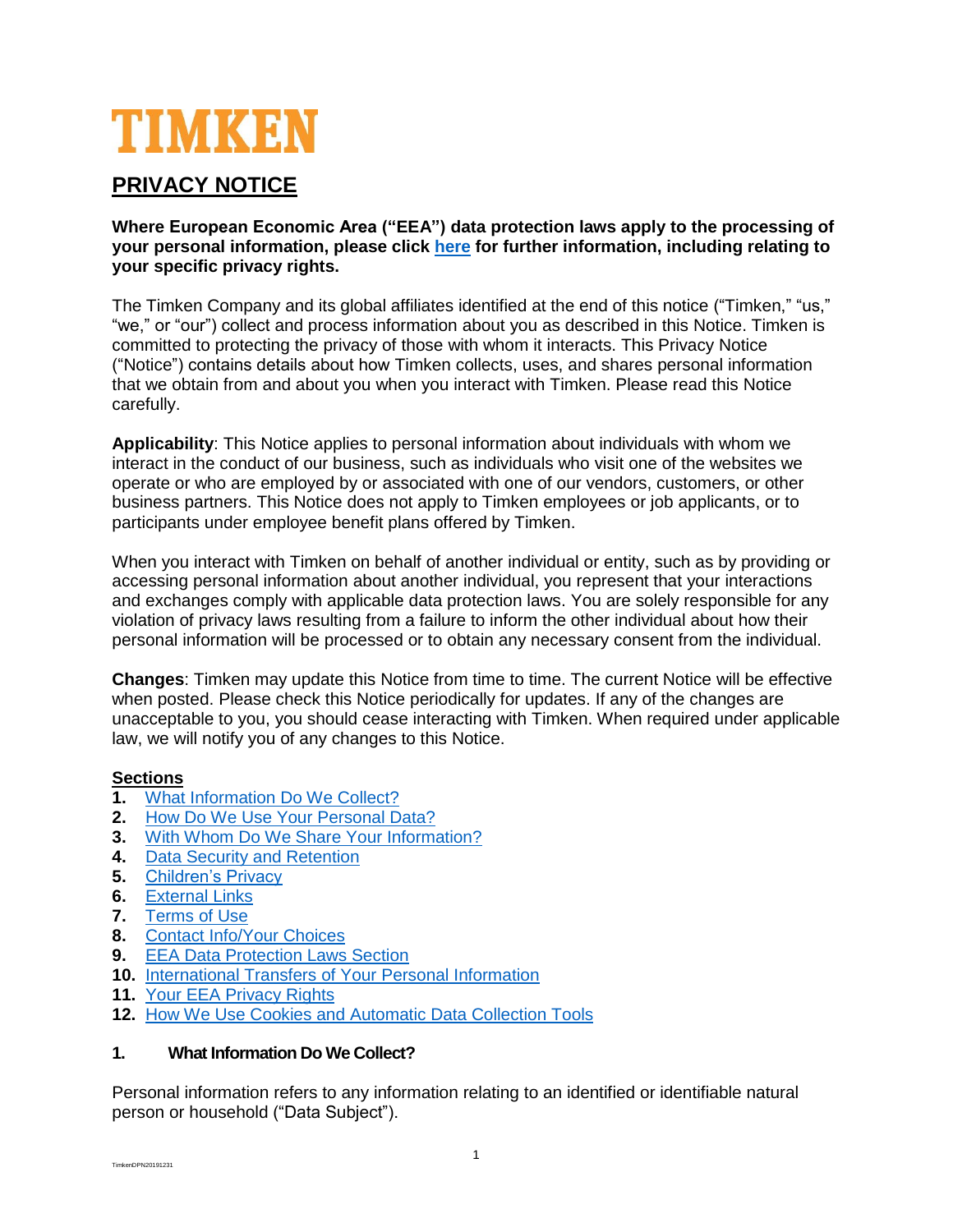## *Sources of Personal Information:*

We collect information about you and how you interact with Timken in several ways depending on the nature of those interactions, including:

- **Information you provide to us directly.** We collect the information you provide to us directly, for example when you provide your contact information in person, in an email or letter, or on a web form.
- **Information automatically collected or inferred from your interactions with Timken.** We automatically collect technical information about your interactions with Timken, such as IP address and browsing preferences when you use one of our websites.
- **Information from third parties.** We may receive information about you and your interactions with Timken from third parties, such as your employer or coworkers, third party service and content providers, companies that provide or sell lists of potential purchasers, and others interacting with Timken.

We may combine information that we receive from the various sources described in this Notice, including third party sources and public sources (e.g., information you submit in a public forum), with personal information we collect independently and then use or disclose it for the purposes identified below.

## *Information We Collect:*

The personal information that Timken may collect about you includes:

- **Identifiers**, such as your name, alias, postal address, country of residence, unique personal identifier, online identifier, internet protocol address, email address, phone number, social media identifiers (e.g., Twitter handle, Instagram name, etc.).
- **Internet or other electronic network activity information**, such as your browsing history, search history, information regarding your interactions with Timken (including interacting with Timken online, by mobile application, and through advertisements), and geolocation information, such as longitude and latitude.
- **Professional, employment, or education information**, such as your job title, business address, employment history, and other professional information.
- **Inferences** drawn from any of the personal information we collect to create a profile about you reflecting your preferences.

We do not collect all of these types of personal information in all cases, or use the same scope of personal information for all types of individuals or uses.

## <span id="page-1-0"></span>**2. How Do We Use Your Personal Data?**

We may use your information in several ways, including:

• **To enable interactions between you and Timken,** such as to facilitate our purchase or sale of goods and services and generally to conduct our business, to support you and the organization with which you are associated in your interactions with Timken, to diagnose, repair and track service and quality issues, to facilitate an order, download, return, or

TimkenDPN20191231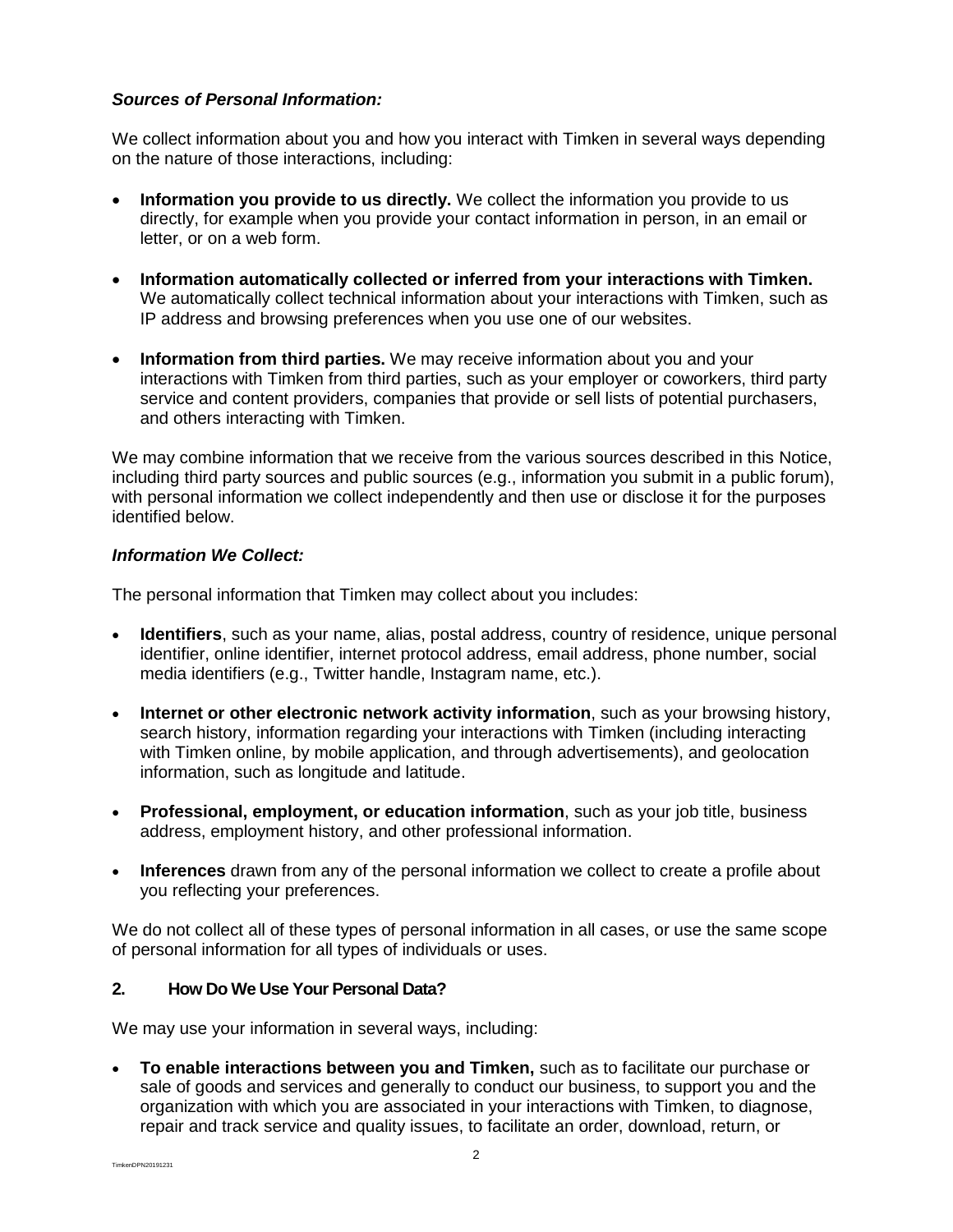exchange, to provide requested product information, to communicate with you about your employer's account or regarding additional uses of your personal information beyond the scope of this list, to authenticate persons who interact with Timken, and to respond to your requests, complaints, and inquiries.

- **For our own internal business purposes**, such as to evaluate or audit the use, performance and safety of programs and technologies related to interactions with Timken, to evaluate and improve the quality of your interactions with Timken, to design new products and services, process and catalog your responses to surveys or questionnaires, to conduct data analysis and testing, and to maintain proper business and other relevant records.
- **For legal, safety or security reasons,** such as to comply with legal requirements, to protect the safety, property, and rights of Timken, those who interact with Timken, and others, and to detect, prevent, and respond to security incidents or other malicious, deceptive, fraudulent, or illegal activity.
- **For marketing,** such as to market our products and services or those of third parties, to conduct marketing surveys, questionnaires, promotions, events and contests, to enhance our content, and to potentially send you commercial emails (subject to compliance with applicable laws).
- **In an anonymized or aggregated format,** that is, in a way that does not identify you, for any purpose.
- **For any other purpose that is compatible with the foregoing or for which you provide consent**.

## <span id="page-2-0"></span>**3. With Whom Do We Share Your Information?**

We may share your personal information with persons and entities other than the Timken entity that originally collected it, including the categories of recipients described below.

- **Affiliates and subsidiaries**: We may share your personal information within the Timken group of companies (corporate parents, corporate affiliates, subsidiaries, business units and other companies that share common ownership) for the purposes described above.
- **Third party service providers**: We may share your personal information with third party service providers working on behalf of Timken to facilitate an interaction with Timken that you request or to support our relationship with you and the business partner with whom you are associated. Examples of these providers include hosting service providers, IT systems and service providers, analytics companies, and marketing providers. We may contract with other companies to provide certain services, including shipping, identity verification, email distribution, market research, promotions management, and payment processing. We provide these companies with only the information they need to perform their services and work with them to ensure that your privacy is respected and protected.
- **Business Partners**: We may also share your personal information with certain business partners, such as our authorized distributors.
- **For legal, security and safety purposes**: We may share your personal information with law enforcement or other government agencies to comply with law or legal requirements, to enforce or apply our terms of use and other agreements, and to protect our rights and the property or safety of Timken, our business partners, and third parties.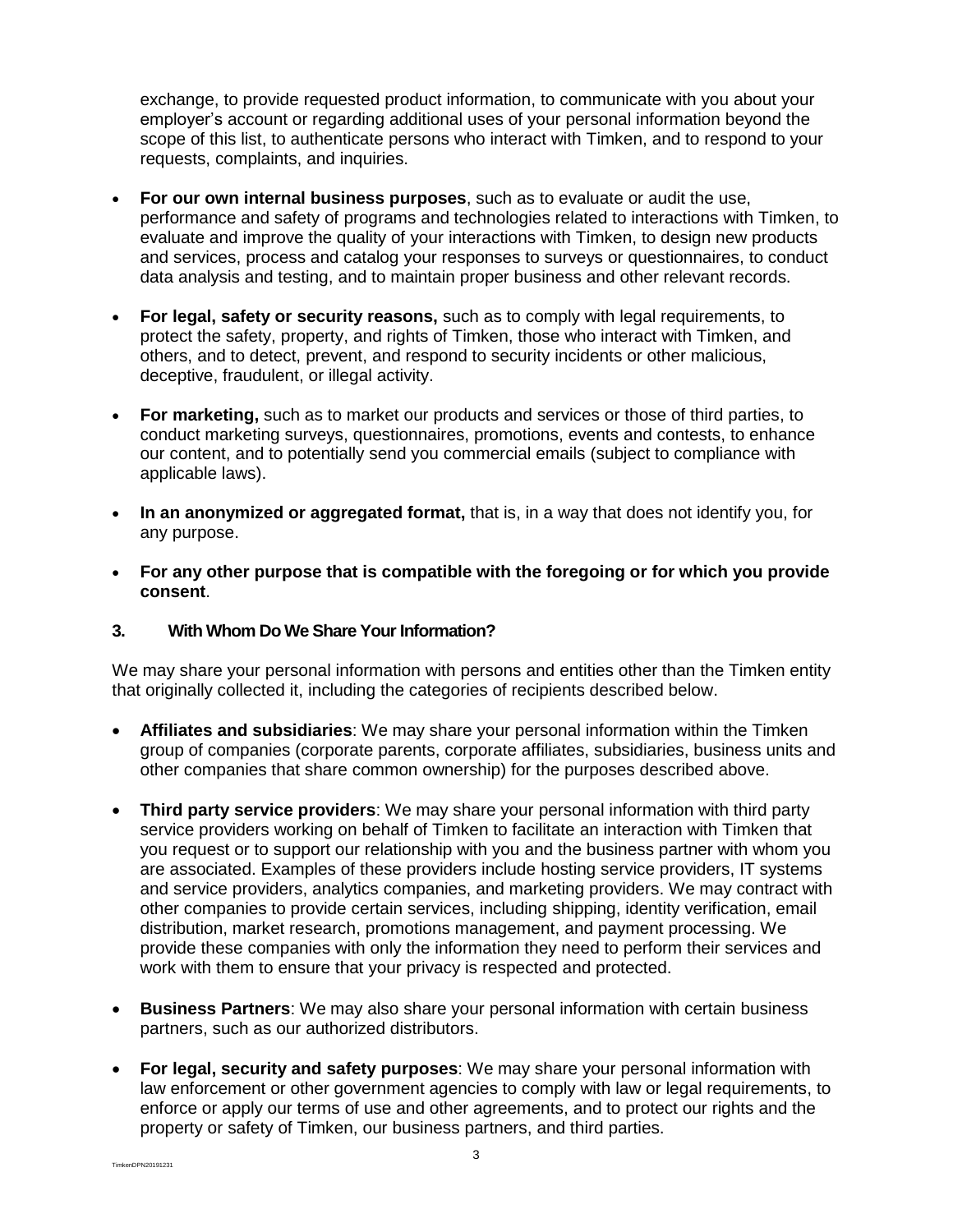- **In connection with a transaction**: If we, or some or all of our assets, merge or are acquired by another entity, including through a sale, we will share your personal information with that entity.
- **Your employer or coworkers**: If you interact with Timken in connection with your employment, your employer, coworkers, or other individuals designated by your employer may view any personal information that we collect in connection with your use of or interaction with Timken.

Timken does not sell your personal information. We also do not sell any information of minors under the age of 16 without their authorization.

We may also anonymize or aggregate personal information to share with third parties for any purpose.

## <span id="page-3-0"></span>**4. Data Security and Retention**

Timken maintains appropriate security procedures and technical and organizational measures to protect your personal information against accidental or unlawful destruction, loss, disclosure, alteration, or use.

Timken retains personal information only for as long as necessary to fulfill the stated purpose for which the personal information was collected or otherwise processed, and thereafter only for legitimate legal or business purposes, such as (i) where mandated by law, contract or similar obligations applicable to Timken's business operations, (ii) for preserving, resolving, defending or enforcing our legal/contractual rights, and (iii) when needed to maintain adequate and accurate business and financial records. We will delete personal information as soon as the respective purpose for its use is complete and no requirement to retain it for any of the purposes described above remains, except as permitted or required by applicable law.

## <span id="page-3-1"></span>**5. Children's Privacy**

Interactions with Timken are intended for individuals 16 years of age and older. Timken's interactions are not directed at, marketed to, or intended for children under 16 years of age. Timken does not knowingly collect any information, including personal information, from children under 16 years of age. If you believe that we have inadvertently collected personal information from a child under the age of 16, please contact us at the address below and we will use reasonable efforts to delete the child's information from our databases.

## <span id="page-3-2"></span>**6. External Links**

When interacting with Timken you may encounter links to external sites or other online services, including those embedded in third party advertisements or sponsor information, that are not controlled by Timken. Timken is not responsible for the privacy practices and data collection policies for those services. You should consult the privacy statements of those services for details.

## <span id="page-3-3"></span>**7. Terms of Use**

The [Terms of Use](https://www.timken.com/terms-of-use/) for interactions with Timken is incorporated by reference into this Notice, and can be found at the link.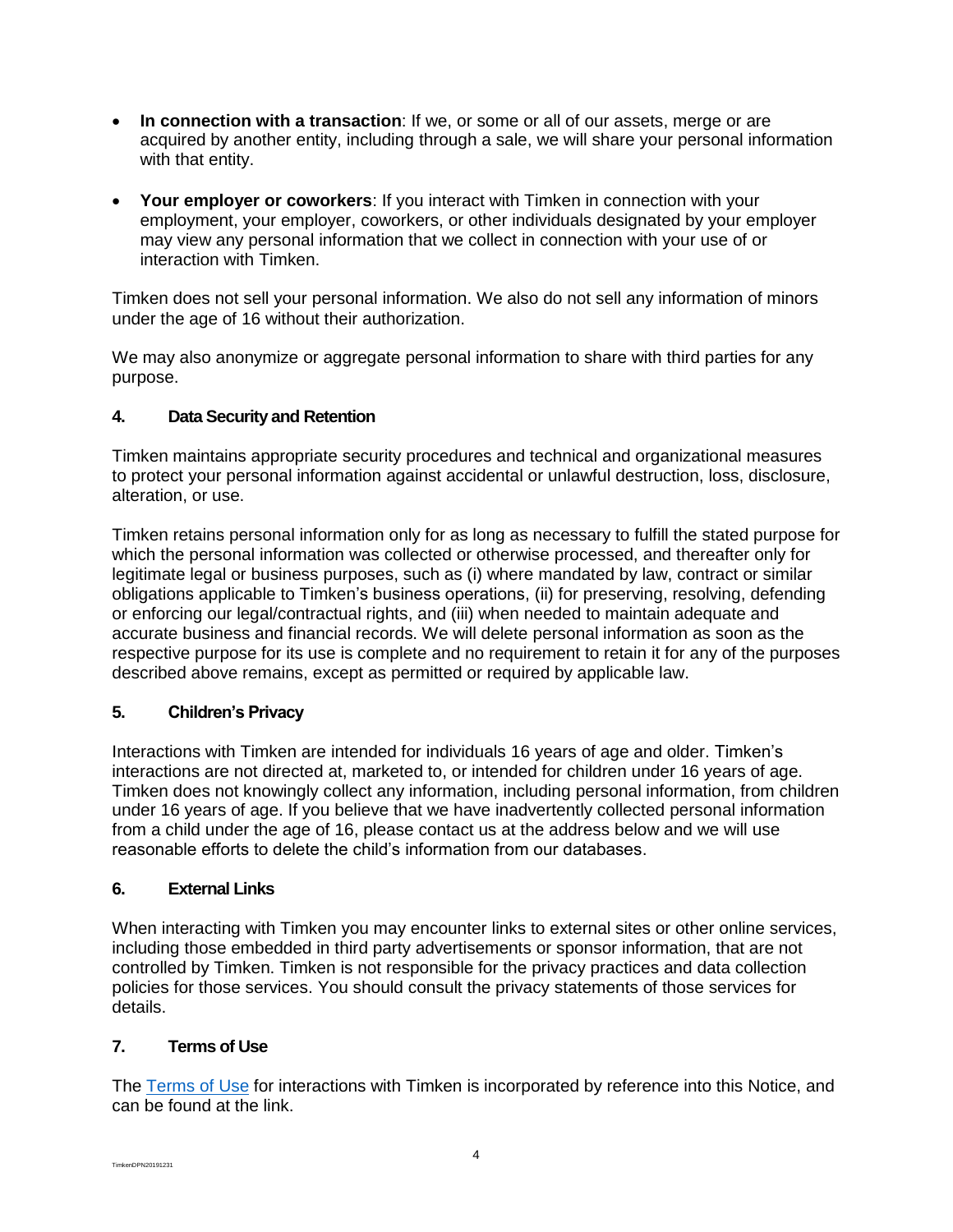## <span id="page-4-1"></span>**8. Contact Info/Your Choices**

If you have questions regarding this Notice, please contact Timken at:

| EMAIL:        | DataPrivacyOffice@Timken.com         |
|---------------|--------------------------------------|
| <b>PHONE:</b> | +1-234-262-2207                      |
|               | 866-846-5369 (toll-free in the U.S.) |
| MAIL:         | The Timken Company                   |
|               | Data Privacy Office/Legal            |
|               | 4500 Mount Pleasant Street NW        |
|               | North Canton, Ohio 44720 USA         |
|               |                                      |

To opt-out of receiving promotional email messages from us, please click on the "Unsubscribe" link contained at the bottom of each email or contact us using the information above.

## <span id="page-4-0"></span>**9. EEA Data Protection Laws Section**

This section applies where EEA data protection laws apply to our processing of your personal information. In the event of a conflict between information in this section and the rest of the Notice, this EEA Section will govern.

Our legal basis for collecting and using the personal information as data controllers will depend on the personal information concerned and the specific context in which we collect it. In many cases, we will process personal information about you using the following legal basis:

- Legitimate interest we process personal information to meet our legitimate business interests, such as to develop and improve our products and services, support our sales and business operations, and secure our systems, facilities and personnel.
- Legal obligation we process personal information to comply with applicable laws and regulations.
- Performance of agreement we process personal information to perform or fulfill our obligations under an agreement with your employer or other business partner with which you are affiliated.
- Consent we may process your personal information based on consent; when this is the case, you may withdraw your consent at any time by contacting us using the information in the ["Contact Us"](#page-4-1) Section above.

## <span id="page-4-2"></span>**10. International Transfers of Your Personal Information**

By interacting with Timken or providing personal information to Timken, your personal information is transferred to the United States where Timken is headquartered (for some or all of the purposes described in this Notice above). In addition, the affiliated and non-affiliated third parties with whom we share the personal information are located in a variety of different countries. If you are not a resident of the United States, your country's laws governing data collection and use may differ from those in the United States. For example, the data protection laws of the United States have not been found by the European Commission to provide the same level of protection as EU data protection law. Transfers to countries outside the EEA take place using an acceptable data transfer mechanism, such as the EU-U.S. Privacy Shield, the EU Standard Contractual Clauses, Binding Corporate Rules, approved Codes of Conduct and Certifications, or on the basis of permissible statutory derogations. Please contact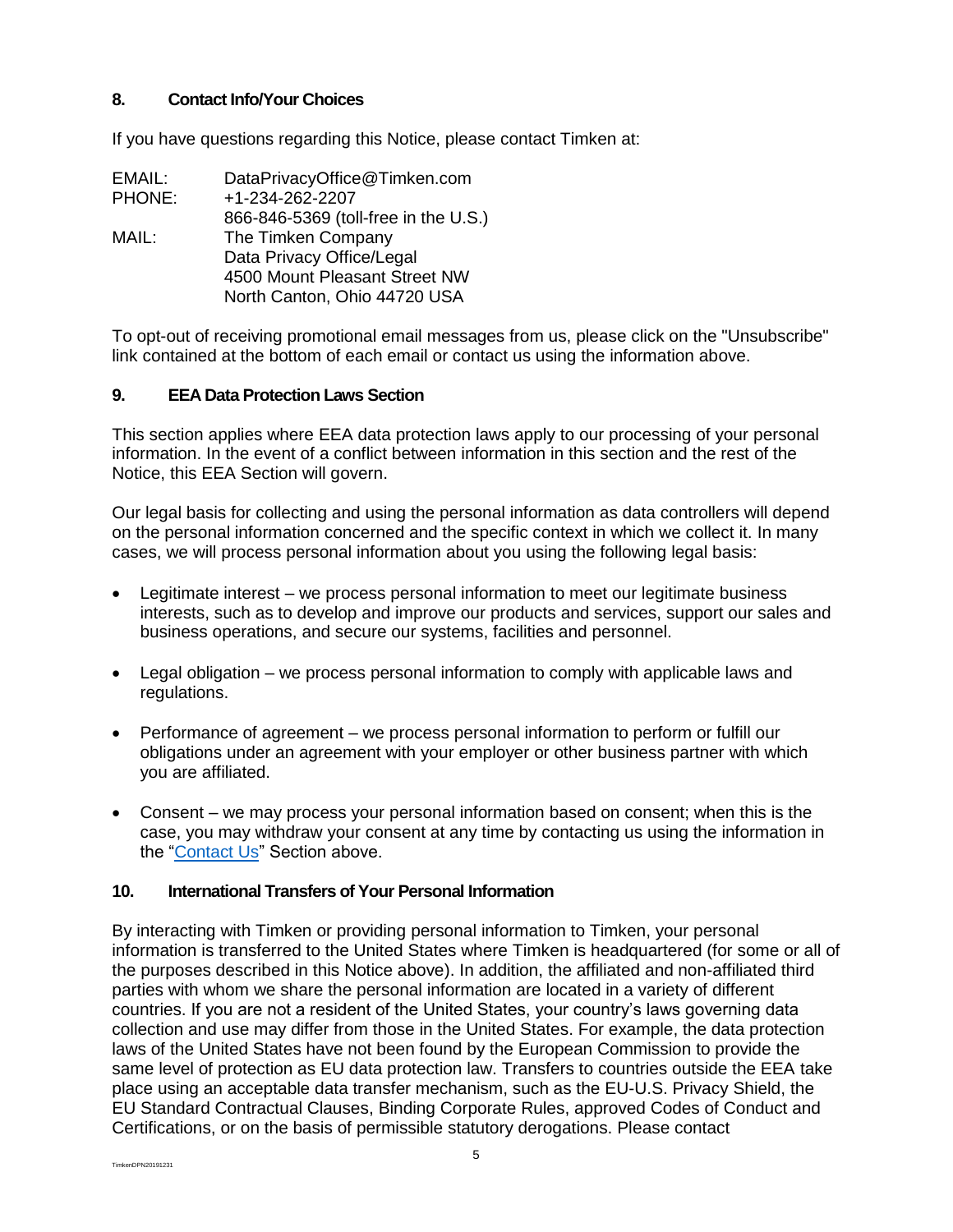DataPrivacyOffice@Timken.com, if you want to receive further information or, where available, a copy of the relevant data transfer mechanism.

## <span id="page-5-0"></span>**11. Your EEA Privacy Rights**

If you are interacting with Timken from the EEA or where EEA data protection laws apply, with certain legal exceptions and limitations, you may exercise the following rights regarding your personal information:

**Access**. You have the right to confirm with us if your personal information is being processed and certain other information about that processing, in addition to obtaining a copy of that personal information.

**Rectification**. You have the right to request the rectification of inaccurate personal information and to have incomplete personal information completed.

**Objection**. Where we are processing your personal information on the basis of our legitimate interests, you can ask us to stop processing it and we must do so unless we believe we have an overriding legitimate reason to continue processing your personal information, or we need to process it for the establishment, exercise or defense of legal claims. In addition, you have the right to object at any time if your personal information is processed for direct marketing purposes.

**Portability**. You may receive personal information that you have provided to us in a structured, commonly used and machine-readable format and have the right to transmit that data to others or to ask us to do this.

**Restriction**. You may request to restrict processing of your personal information in certain circumstances, for example if you want to establish its accuracy or the reason for processing it.

**Erasure**. You may request to erase your personal information in certain circumstances, for example, where there is no good reason for us continuing to process it, or where you have exercised your right to object to processing (see above).

**Right to lodge a complaint**. You also have the right to lodge a complaint with your data protection regulator and we will work with them to resolve it. We would, however, appreciate the chance to address your concerns before you approach the data protection regulator, and so encourage you to contact us in the first instance.

**Right to refuse or withdraw consent.** Please note that in case we ask for your consent to process your personal information, you are free to refuse to give consent and you can withdraw your consent at any time. Where you withdraw consent, we will stop using it for the specific purpose, unless we have an alternative legal basis to use it.

**Right not to be subject to automatic decision-making, including profiling**. If you have questions about exercising any of your rights or whether they apply to a particular processing activity, you may contact us at DataPrivacyOffice@Timken.com.

## <span id="page-5-1"></span>**12. How We Use Cookies and Automatic Data Collection Tools**

## **Our Websites**

Our websites use cookies and automatic data collection tools. For more details, please see our Cookie Policy.

TimkenDPN20191231